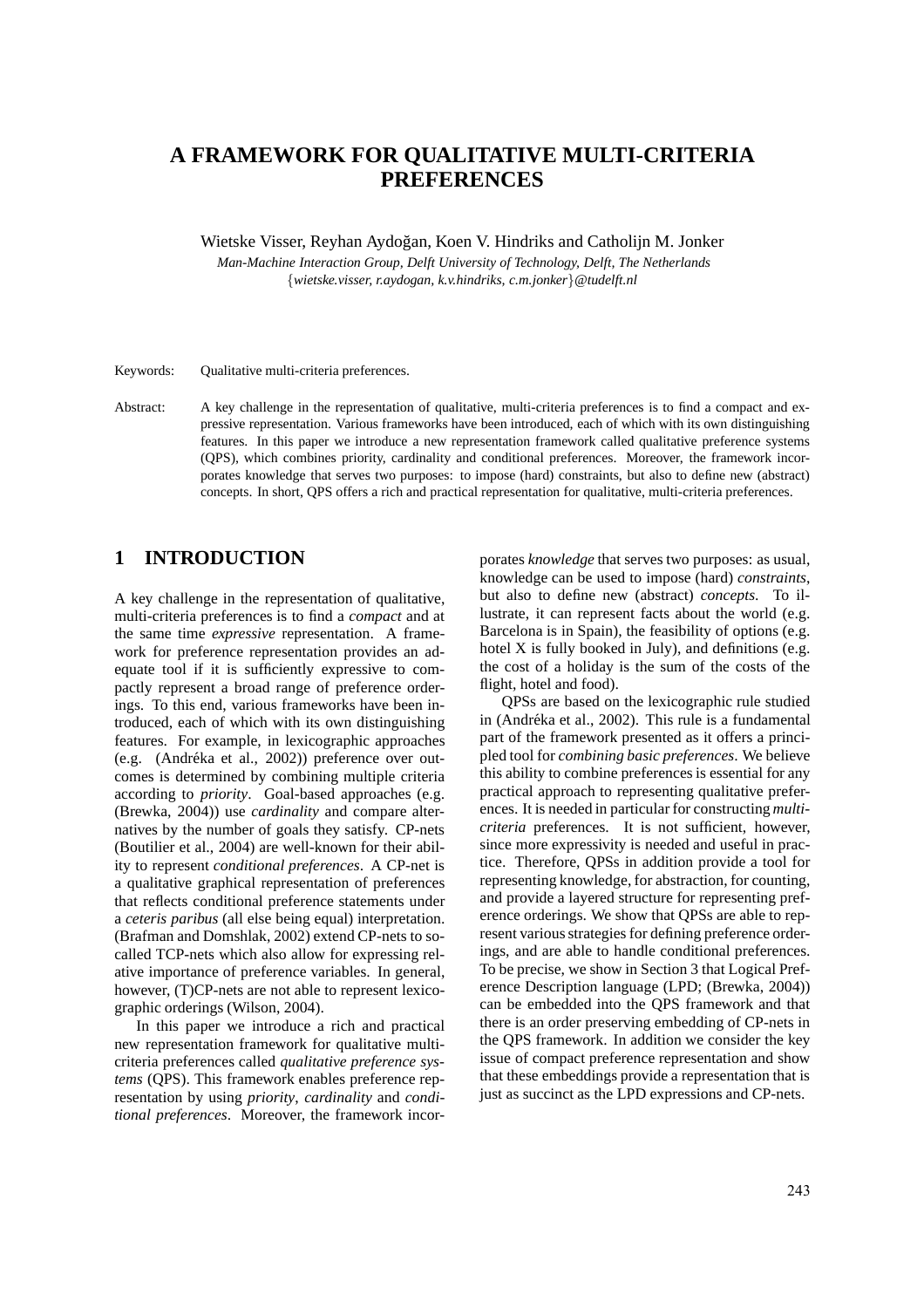### **2 QPS**

The main aim of a QPS is to determine preferences between *outcomes* in a purely qualitative way. An outcome is an assignment of values to a set of relevant variables. Every variable has its own domain of possible values. Constraints on the assignments of values to variables are expressed in a knowledge base. Outcomes are defined as variable assignments that respect the constraints in the knowledge base.

The preferences between outcomes are based on multiple *criteria*. Every criterion can be seen as a *reason* for preference, or as a preference from one particular *perspective*. We distinguish between simple criteria that are based on a single variable and compound criteria that combine multiple criteria in order to determine an overall preference.

**Definition 1** (Qualitative Preference System)**.** *A* qualitative preference system (QPS) *is a tuple* ⟨*Var*,*Dom*,*K*,C⟩*. Var is a finite set of* variables*. Every variable*  $X \in Var$  *has a domain Dom* $(X)$  *of possible values. K (a* knowledge base*) is a set of constraints on the assignments of values to the variables in Var. A* constraint *is an equation of the form X* = *Expr where X* ∈ *Var is a variable and Expr is an algebraic expression that maps to*  $Dom(X)$ *. An outcome*  $\alpha$  *is an assignment of a value*  $x \in Dom(X)$  *to every variable X* ∈ *Var, such that no constraints in K are violated.*  $\alpha_X$  *denotes the value of variable X in outcome*  $\alpha$ . C *is a finite rooted tree of criteria, where leaf nodes are simple criteria and other nodes are compound criteria. Child nodes of a compound criterion are called its subcriteria. Weak preference between outcomes by a criterion c is denoted by the relation*  $\geq_c$ *.*  $\geq_c$  *denotes the strict subrelation,* ≈*<sup>c</sup> the indifference subrelation.*

**Example 1.** When comparing holidays, some variables could be *Destination*, *NeverBeenThere* and *Cost*, with *Dom*(*Destination*) = {*Barcelona*, *Rome*, *NewYork*}, *Dom*(*NeverBeenThere*) =  $\{\top, \bot\}$ ,  $Dom(Cost) = \mathbb{Z}^+$ . The definition of concepts (e.g. the cost of a holiday is the sum of the costs of the flight, hotel and food) can be straightforwardly represented with the following constraint: *Cost* = *FlightC*+*HotelC*+*FoodC*. Equational constraints are also sufficiently expressive to model different kinds of knowledge. For example, suppose I want to express that I have never been to Barcelona, i.e. in all outcomes where *Destination* = *Barcelona*, we should have *NeverBeenThere* = ⊺. To do this, we first introduce an auxiliary variable *B* with  $Dom(B) = \{\top, \bot\}.$ Then we add  $B = (Destination = Barcelona)$  and  $B =$ *B*∧*NeverBeenThere* to the constraint base *K*. This ensures that there are no outcomes where *Destination* = *Barcelona* and *NeverBeenThere* =  $\bot$ *.* 

#### **2.1 Simple Criteria**

A simple criterion specifies a preference ordering on the values of a single variable. Its preference between outcomes is based solely on the value of this variable in the considered outcomes.

**Definition 2** (Simple Criterion)**.** *A* simple criterion *c is a tuple*  $(X_c, \ge_c)$ *, where*  $X_c \in \mathbb{V}$ *ar is a variable, and*  $\geq_c$ , a preference relation on the possible values of  $X_c$ , *is a preorder on Dom* $(X_c)$ *.*  $\geq_c$  *is the strict subrelation,* ≐*<sup>c</sup> is the indifference subrelation. We call c a* Boolean simple criterion *if*  $X_c$  *is Boolean and*  $\top \geq_c \bot$ . A sim*ple criterion*  $c = \langle X_c, \geq_c \rangle$  *weakly prefers <i>an outcome*  $\alpha$  *over an outcome β, denoted*  $\alpha$  *≥<sub>c</sub> β, iff*  $\alpha_{\text{X}_c}$  *≥<sub>c</sub> β<sub>X</sub><sub>c</sub>.* 

**Example 2.** A criterion 'economy' can be defined as  $\langle Cost, \ge \rangle$  where for all  $x, x' \in Dom(Cost)$ ,  $x \ge x'$  iff  $x \leq x'$ . An example of a Boolean criterion is 'exploration', defined as ⟨*NeverBeenThere*,{(⊺,)}⟩. The criterion 'economy' prefers any holiday with a lower cost over any holiday with a higher cost, irrespective of the values of other variables.

**Observation 1.** Let  $c = \langle X_c, \geq_c \rangle$  be a simple criterion. Then  $\geq_c$  is a preorder. If  $\geq_c$  is total, then so is  $\geq_c$ .

#### **2.2 Compound Criteria**

Qualitative preference systems offer two ways in which to combine multiple criteria: lexicographic criteria and cardinality criteria. In a lexicographic criterion, preference is determined by the subcriteria with the highest priority; lower priority subcriteria only influence the preference if the higher priority subcriteria are indifferent. In a cardinality criterion, all subcriteria have the same priority, and preference is determined by a kind of voting mechanism that counts the number of subcriteria that support a certain preference and those that do not.

#### **2.2.1 Lexicographic Criteria**

A lexicographic criterion consists of a set of subcriteria and an associated priority order (a strict partial order, which means that no two subcriteria can have the same priority). It weakly prefers outcome  $\alpha$  over outcome  $β$  if for every subcriterion, either this subcriterion weakly prefers  $\alpha$  over  $\beta$ , or there is another subcriterion with a higher priority that strictly prefers <sup>α</sup> over β. This definition of preference by a lexicographic criterion is equivalent to the priority operator as defined by (Andréka et al., 2002). It generalizes the familiar rule used for alphabetic ordering of words, such that the priority can be any partial order and the combined preference relations can be any preorder.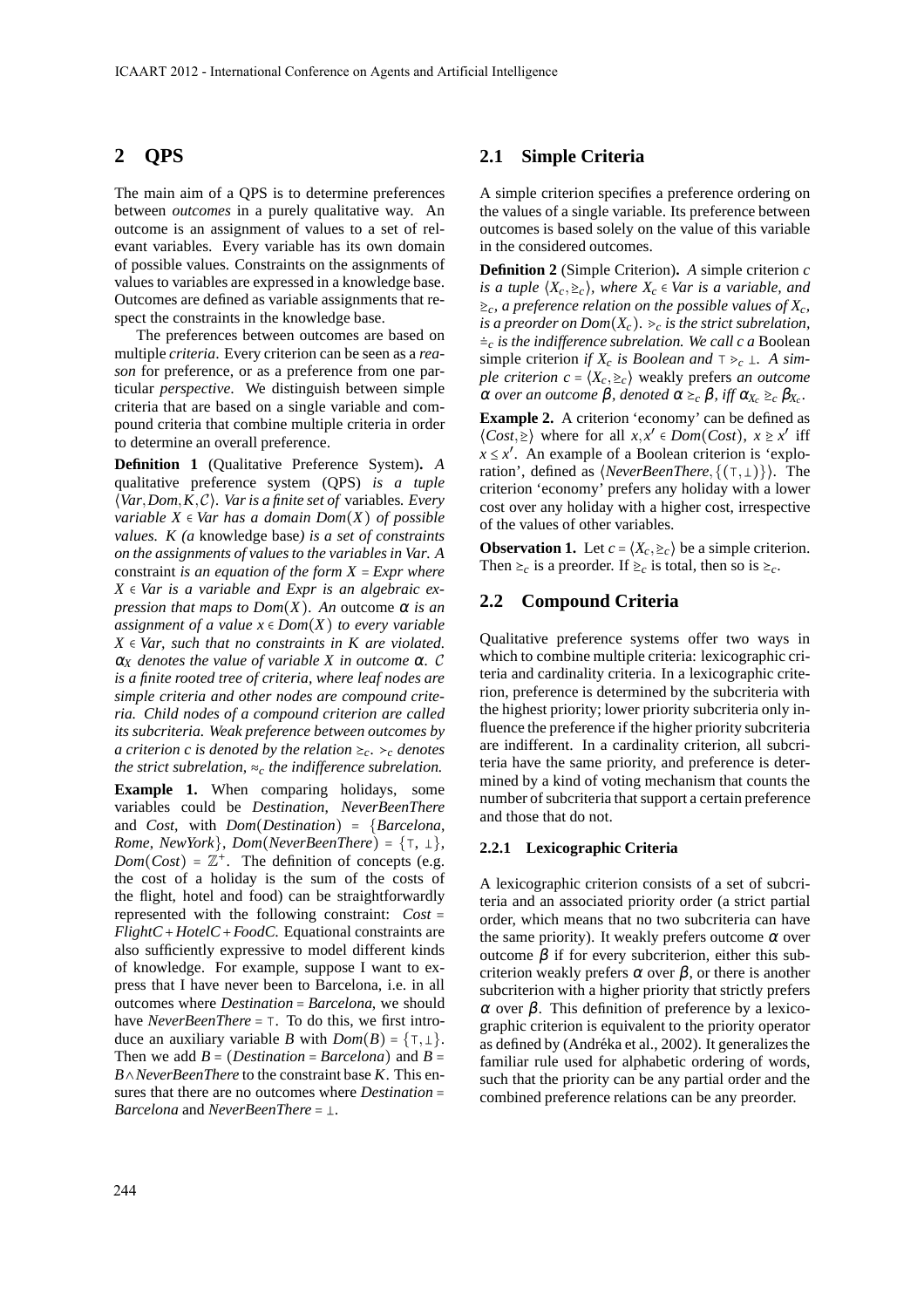**Definition 3** (Lexicographic Criterion)**.** *A* lexicographic criterion *c is a tuple*  $\langle C_c, \triangleright_c \rangle$ *, where*  $C_c$  *is a nonempty set of criteria (the* subcriteria *of c) and* ⊳*c, a* priority relation *among subcriteria, is a strict partial order (a transitive and asymmetric relation) on Cc. A lexicographic criterion c* =  $\langle C_c, \triangleright_c \rangle$  weakly prefers *an outcome*  $\alpha$  *over an outcome*  $\beta$ *, denoted*  $\alpha \geq_c \beta$ *, iff*  $\forall s \in C_c \left( \alpha \geq_s \beta \vee \exists s' \in C_c \left( \alpha >_{s'} \beta \wedge s' \triangleright_c s \right) \right).$ 

**Example 3.** Consider a lexicographic criterion  $c =$  $\langle \{s_1, s_2\}, \{ (s_1, s_2) \} \rangle$  where  $s_1$  is the 'exploration' criterion and *s*<sup>2</sup> the 'economy' criterion from Example 2. Consider three outcomes such that  $\alpha_{Destination}$  = *Rome*,  $\alpha_{Cost} = 500$ , and  $\alpha_{NeverBeenThere} = \perp$ ;  $\beta_{Destination}$  $= Barcelona$ ,  $\beta_{Cost} = 350$ , and  $\beta_{Nevertheless}$ *ReverBeenThere* =  $\top$ ; and <sup>γ</sup>*Destination* = *NewYork*, <sup>γ</sup>*Cost* = 700, and <sup>γ</sup>*NeverBeenThere*  $=$  ⊤. Then we have  $β ><sub>c</sub> γ ><sub>c</sub> α$ . Note that even though  $\alpha$  is cheaper than  $\gamma$  and hence preferred by criterion *s*2, criterion *c* prefers <sup>γ</sup> to <sup>α</sup> because subcriterion *s*<sup>1</sup> has higher priority than  $s_2$  and  $s_1$  prefers  $\gamma$  to  $\alpha$ .

**Proposition 1.** Let  $c = \langle C_c, \triangleright_c \rangle$  be a lexicographic criterion. If for all subcriteria  $s \in C_c$ ,  $\geq_s$  is a preorder, then the relation  $\geq_c$  is also a preorder.

*Proof.* Preservation of reflexivity follows directly from the definition of  $\geq_c$  (if all subcriteria are reflexive, then for every outcome  $\alpha$ :  $\forall s \in C_c(\alpha \geq_s \alpha)$  and hence  $\alpha \geq_c \alpha$ ). Preservation of transitivity has been proven by (Andréka et al., 2002).  $\Box$ 

#### **2.2.2 Cardinality Criteria**

Like a lexicographic criterion, a cardinality criterion combines multiple criteria into one preference ordering. Unlike a lexicographic criterion, priority between subcriteria is not a strict partial order, but all subcriteria have the same priority. A cardinality criterion weakly prefers an outcome  $\alpha$  over an outcome  $\beta$  if it has at least as many subcriteria that strictly prefer  $\alpha$ over β as criteria that do not weakly prefer  $\alpha$  over β.

**Definition 4** (Cardinality Criterion)**.** *A* cardinality criterion *c* is a tuple  $\langle C_c \rangle$  where  $C_c$  is a nonempty set *of criteria (the* subcriteria *of c). A cardinality criterion*  $c = \langle C_c \rangle$  weakly prefers *an outcome*  $\alpha$  *over an outcome* β*, denoted*  $\alpha \geq_c \beta$ *, iff*  $|\{s \in C_c \mid \alpha >_s \beta\}|$  ≥  $|\{s \in C_c \mid \alpha \neq_s \beta\}|$ *.* 

**Example 4.** Consider a cardinality criterion  $c =$  $\langle \{s_1, s_2\} \rangle$  where  $s_1$  is the 'exploration' criterion and *s*<sup>2</sup> the 'economy' criterion from Example 2. For the three outcomes specified in Example 3, we have β ≻*<sup>c</sup>* <sup>α</sup> ≈*<sup>c</sup>* <sup>γ</sup>.

Unfortunately, transitivity of  $\geq_c$  is not guaranteed for just any set of subcriteria. For example, consider three outcomes  $\alpha, \beta, \gamma$  and three subcriteria *s*<sub>1</sub>, *s*<sub>2</sub>, *s*<sub>3</sub>

such that  $\alpha >_{s_1} \beta >_{s_1} \gamma$ ,  $\beta >_{s_2} \gamma >_{s_2} \alpha$ , and  $\gamma >_{s_3} \alpha >_{s_3} \beta$ . Then  $\alpha$  would be strictly preferred over  $\beta$ ,  $\beta$  strictly preferred over  $\gamma$  and  $\gamma$  strictly preferred over  $\alpha$ , so the preference would not be transitive. However, there are some conditions under which transitivity *can* be guaranteed. E.g. if every subcriterion is a Boolean simple criterion  $s = \langle X_s, \geq_s \rangle$ , they all induce a total preorder of preference that stratisfies the outcome space into two levels: the outcomes where  $X_s = \top$  are more preferred and the outcomes where  $X_s = \perp$  are less preferred. This also means that  $\alpha >_{s} \beta$  iff  $\alpha_{X_s} = \tau$  and  $\beta_{X_s} = \bot$ ; and  $\alpha \neq_s \beta$  iff  $\alpha_{X_s} = \bot$  and  $\beta_{X_s} = \top$ . So in this case the definition preference by a priority class compares the number of 'goals'  $X_s$  that  $\alpha$  satisfies to the number of goals that  $\beta$  satisfies, just as is done by e.g. the # strategy of (Brewka, 2004).

**Proposition 2.** Let  $c = \langle C_c \rangle$  be a cardinality criterion such that for all  $s \in C_c$ , *s* is a Boolean simple criterion. Then  $\geq_c$  is a preorder.

*Proof.* Since all subcriteria of *c* are reflexive (Observation 1), for any outcome  $\alpha$  both  $|\{s \in C_c \mid \alpha >_s \alpha\}|$ and  $|\{s \in C_c \mid \alpha \neq_s \alpha\}|$  are 0, so  $\alpha \geq_c \alpha$ , hence  $\geq_c$  is reflexive. Since all subcriteria are Boolean simple criteria,  $\alpha \geq_c \beta$  iff  $|\{s = \langle X_s, \geq_s \rangle \in C_c \mid \alpha_{X_s} = \tau\}| \geq |\{s =$  $\langle X_s, \geq_s \rangle \in C_c \mid \beta_{X_s} = \top \}|$ . This is just a comparison between two integers, and hence is transitive.

(Andréka et al., 2002) showed that the only operator to combine *any arbitrary* preference relations that satisfies the desired properties IBUT (independence of irrelevant alternatives, based on preferences only, unanimity with abstentions, and preservation of transitivity) is the priority operator, which assumes that priority is a partial order. We observe here that if only *Boolean* preference relations (such as those resulting from Boolean simple criteria) are combined, the cardinality-based rule, in which all combined relations have equal priority, can also be applied. Requiring antisymmetry in this case would unneccessarily restrict the expressivity.

#### **2.3 Conditional Preferences**

A QPS can be used to express *conditional preferences*, i.e. preferences between values of one variable that depend on the values of other variables.

**Example 5.** If Anne goes on a holiday to Barcelona (*b*), she would like to go together with her friend Juan (*j*), but if she goes to Rome (*r*), she prefers to go with Mario (*m*). To express this conditional preference in a QPS, we use an auxiliary variable *L*, whose domain consists of all combinations of the variables *D* (destination) and *C* (company), i.e.  $Dom(L)$  =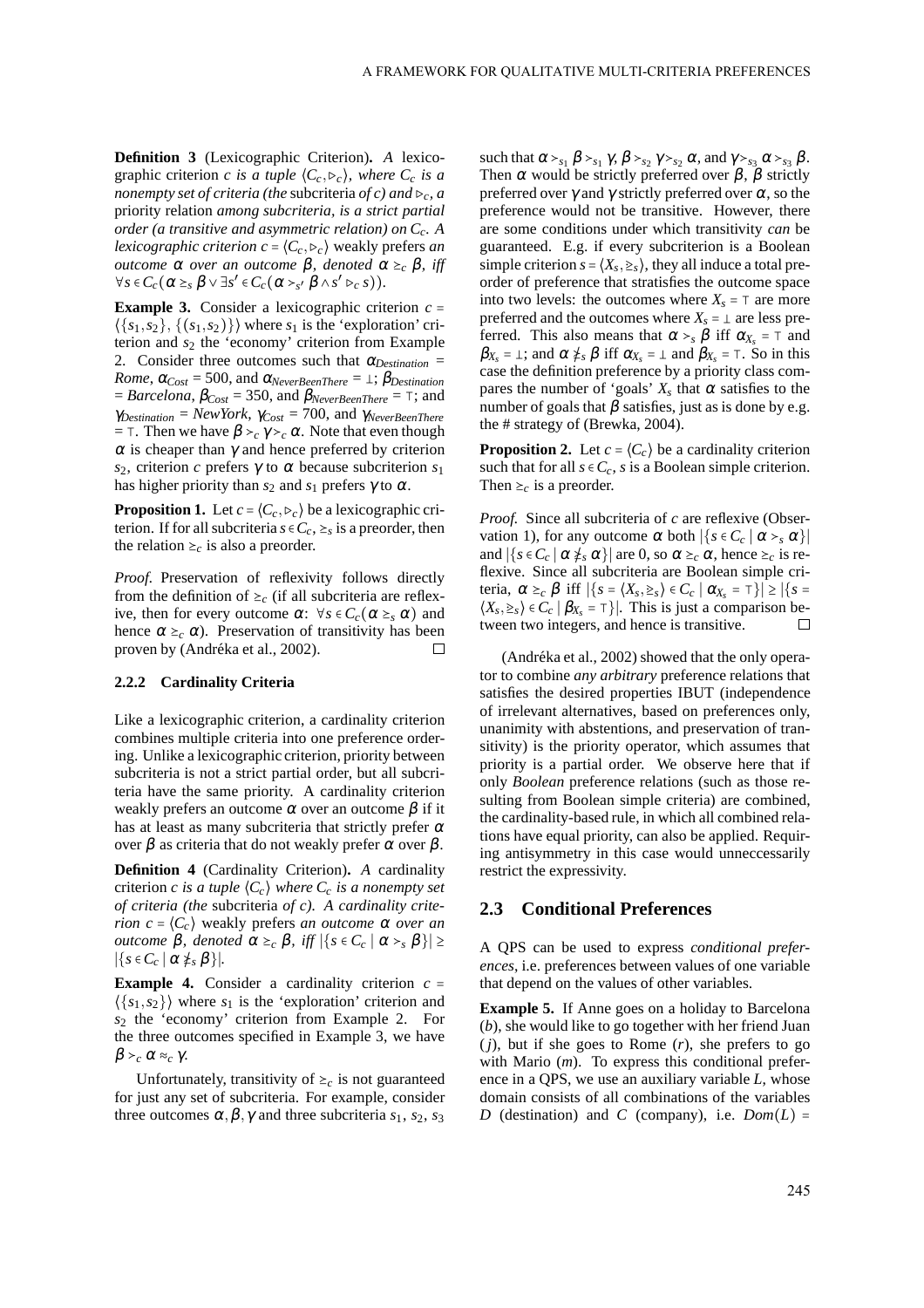$\{(b, j), (b, m), (r, j), (r, m)\}.$  To keep the outcomes consistent, the constraint  $L = (D, C)$  is added to the knowledge base. Finally, the following simple criterion expresses the conditional preference:  $c = \langle L, \geq_c \rangle$ where  $\geq_c = \{((b, j), (b, m)), ((r, m), (r, j))\}.$ 

Instead of representing this kind of preference as conditional preferences on the values of variables, it would be more natural to model the underlying *reason* for the conditional preference, as was argued in (Visser et al., 2011). This is possible in a QPS, but outside the scope of this paper.

## **3 COMPARISON WITH OTHER FRAMEWORKS**

#### **3.1 LPD**

(Brewka, 2004) presents a rank-based description language for qualitative preferences called *logical preference description* language (LPD). The basic expressions of LPD are called *basic preference descriptions* which are pairs ⟨*s*,*R*⟩ with *s* one of the *strategy identifiers* ⊺, <sup>κ</sup>, ⊆, # and *R* a *ranked knowledge base* (RKB). An RKB is a set *F* of propositional formulas together with a *total* preorder  $\geq$  on *F*, representing the relative importance of the formulas. Alternatively, an RKB can be represented as a set of ranked formulas  $(f, i)$ where *f* is a propositional formula and *i*, the rank of *f*, is a non-negative integer such that  $f_1 \ge f_2$  iff  $rank(f_1) \geq rank(f_2)$ .

The four strategy identifiers refer to different strategies to obtain preferences over outcomes from an RKB. Outcomes in this context are propositional models, i.e. the variables used are Boolean. ⊆ prefers  $\alpha$  over  $\beta$  if there is a rank where  $\alpha$  satisfies a superset of the formulas that  $\beta$  satisfies, and  $\alpha$  and  $\beta$  satisfy the same more important formulas. # prefers  $\alpha$  over  $β$  if there is a rank where  $α$  satisfies more formulas than  $β$ , and for all more important ranks,  $α$  and  $β$ satisfy the same number of formulas. Since (Brewka, 2004) shows that basic preference descriptions ⟨⊺,*R*⟩ and  $\langle \kappa, R \rangle$  can be transformed into equivalent basic preference descriptions of the form  $\langle \subseteq, R' \rangle$ , we do not discuss these strategies here.

**Theorem 1.** There is a QPS  $\langle Var, Dom, K, C \rangle$  with a criterion  $c \in \mathcal{C}$  that corresponds to a basic preference description  $\langle s, R \rangle$  for  $s = \text{\#}$  or  $s = \text{\#}$  such that  $\alpha \geq s \beta$  iff  $\alpha \succeq_c \beta$  for arbitrary outcomes  $\alpha, \beta$ .

*Proof.* A basic preference description  $\langle s, R \rangle$  can be translated into a QPS  $\langle Var, Dom, K, C \rangle$ . Let  $R = \langle F, \geq \rangle$ be an RKB. The propositional variables used in *F* are collected in *Var*; moreover, for each formula  $f \in F$  a new variable  $X_f$  is added to *Var* and  $X_f = f$  is added to the knowledge base *K*. Clearly,  $Dom(X) = \{\top, \bot\}$ for all  $X \in Var$ . For every formula  $f \in F$ , a Boolean simple criterion on the associated variable is defined:  $c_f = \langle X_f, \{ (\top, \bot) \} \rangle$ . If  $s = \subseteq$ , preference of  $\langle s, R \rangle$  is captured by a lexicographic criterion  $c = (C_c, \triangleright_c)$  such that  $C_c = \{c_f \mid f \in F\}$  and  $c_f \triangleright c_{f'}$  iff  $f > f'$ . Note that Boolean criteria that correspond to formulas with the same rank are incomparable according to the criterion *c*. This ensures that an outcome  $\alpha$  can only be preferred to an outcome  $\beta$  on some rank, if there is no criterion that strictly prefers  $\beta$  over  $\alpha$ , i.e. there is no formula that  $\beta$  satisfies but  $\alpha$  does not. This means that α satisfies a superset of the formulas that  $β$  satisfies, which is the definition of preference by the ⊆ strategy. If  $s = #$ , for every rank *i* in *R*, a cardinality criterion is defined with as subcriteria all simple criteria associated to a formula of that rank:  $c_i = \{ \{ c_f \mid (f, i) \in R \} \}.$ The preference of  $\langle s, R \rangle$  is captured by a lexicographic criterion  $c = \langle C_c, \triangleright_c \rangle$  such that  $C_c = \{c_i \mid (f', i) \in R\}$  and  $c_i \triangleright c_{i'}$  iff  $i > i'$ . This way, a subcriterion of *c* corresponds with a rank in the RKB *R*. Now note that how preferences are induced by *c* and its subcriteria corresponds with how the strategy # induces preferences over outcomes.  $\Box$ 

Note that it follows from Theorem 1 that the QPS corresponding to a basic preference description is *just as succinct* as this description. That is, the size of the QPS is comparable to that of the LPD description (the size differs at most by a constant factor).

In LPD, complex preference descriptions can be built from basic ones with the connectives  $\land$ ,  $\lor$ ,  $>$  and −. The meaning of a complex description is defined in terms of the orderings  $\geq_1$  and  $\geq_2$  induced by basic preference descriptions  $d_1$  and  $d_2$ . The order denoted by  $d_1 \wedge d_2$  is the intersection ≥<sub>1</sub> ∩ ≥<sub>2</sub> (Pareto ordering), *d*<sub>1</sub> ∨ *d*<sub>2</sub> denotes the *transitive closure* of  $\geq$ <sub>1</sub> ∪  $\geq$ <sub>2</sub>, −*d*<sub>1</sub> denotes the reversed ordering  $\geq_1$ , and  $d_1 > d_2$  denotes the lexicographic ordering of  $\geq_1$  and  $\geq_2$  where  $\alpha$  is strictly preferred to  $\beta$  if  $\alpha >_1 \beta$  or  $\alpha \geq_1 \beta$  and  $\alpha >_2 \beta$ .

We show that complex descriptions can also be translated into a QPS that is just as succinct. We first introduce the notion of a reversed criterion that induces the reverse of the ordering induced by the original criterion. This can be achieved by reversing the value preferences of all the simple criteria in a QPS.

**Definition 5** (Reverse of a Criterion)**.** *The reverse of a simple criterion c* =  $\langle X_c, \geq_c \rangle$  *is c*<sup>−</sup> =  $\langle X_c, \geq_c^{-} \rangle$  *with*  $\beta \geq_{c^-} \alpha$  iff  $\alpha \geq_c \beta$ . The reverse of a cardinality crite*rion*  $c = \langle C_c \rangle$  *is*  $c^- = \langle C_{c^-} \rangle$  *where*  $C_{c^-} = \{ s_i^- \}$  $\overline{i}$  |  $s_i \in C_c$  }. *The reverse of a lexicographic criterion*  $c = (C_c, \triangleright_c)$  *is*  $c^{-} = \langle C_{c^{-}}, \triangleright_{c^{-}} \rangle$  *where*  $C_{c^{-}} = \{s_{i}^{-}\}$  $\frac{1}{i}$  |  $s_i \in C_c$ } *and*  $s_1^{-} \triangleright_{c^-} s_2^{-}$ 2 *whenever*  $s_1 \triangleright_c s_2$ .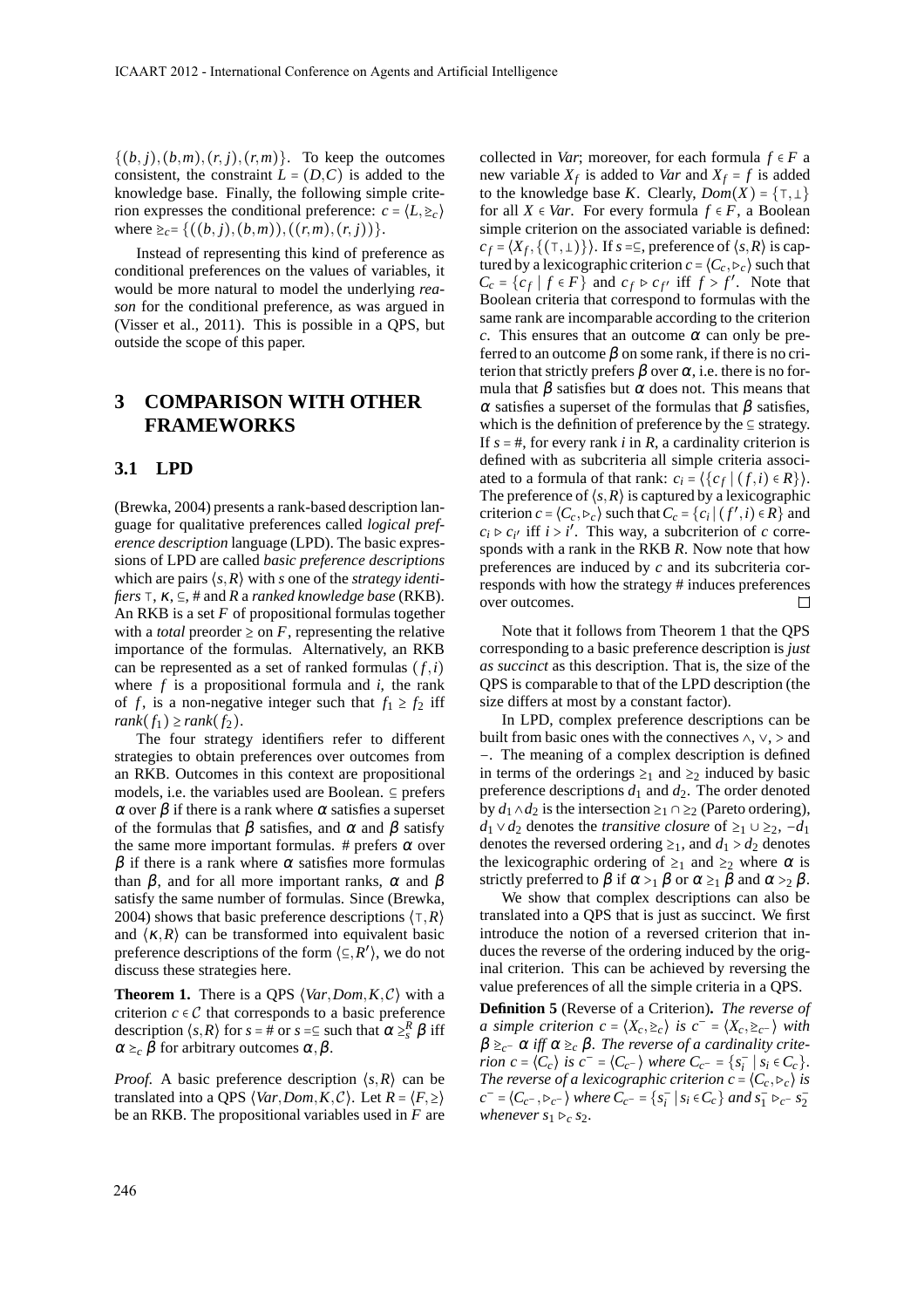**Theorem 2.** Let  $c_1$  and  $c_2$  be any two criteria. The lexicographic criterion  $c_{1\wedge 2} = \langle \{c_1, c_2\}, \emptyset \rangle$  induces the order  $\succeq_{c_1} \cap \succeq_{c_2}$ . The lexicographic criterion  $c_{1>2}$  =  $\langle \{c_1, c_2\}, \{ (c_1, c_2) \} \rangle$  induces the order  $\alpha \geq_{c_1 > 2} \beta$  iff  $\alpha >_{c_1} \beta$  or  $\alpha \ge_{c_1} \beta$  and  $\alpha >_{c_2} \beta$ . The criterion  $c_1$  $\frac{1}{1}$  induces the order  $\beta \geq_{c_1^-} \alpha$  iff  $\alpha \geq_{c_1} \beta$ .

Theorem 2 clearly shows the expressive power of QPSs. It is very easy to represent specific operations for combining preference orderings by means of QPSs such as creating a Pareto order (∧ operator), refining a preference ordering by means of a second one (> operator), and reversing an ordering (− operator). Moreover, Theorem 2 shows this can be done just as succinctly with QPSs as with RKBs; i.e. the size needed differs at most with a constant factor.

The only operator that cannot be represented in a QPS is disjunction (∨). However, it has been argued convincingly by (Andréka et al., 2002) that this is not a natural operator, since it does not satisfy the desired properties 'indifference to irrelevant alternatives' and 'unanimity with abstentions'. Indifference to irrelevant alternatives means that two outcomes can be compared solely on their own merits; the presence or absence of other possible outcomes does not influence the preference. The disjunction operator is not indifferent to irrelevant alternatives since it considers the transitive closure of the union of preference relations. Unanimity with abstentions means that if all combined preference relations prefer outcome  $\alpha$  over outcome β, except possibly some that are indifferent, then the overall preference relation also prefers  $\alpha$  over  $β$ . The disjunction operator would be indifferent as soon as one of the combined relations is indifferent, even if all others strictly prefer  $\alpha$  over  $\beta$ .

We have shown that LPD descriptions (except disjunction) can be represented by QPSs just as succinctly. QPSs are more general, however, than LPD which is based on ranked knowledge bases. Whereas RKBs require a total preorder on formulas, QPSs allow incomparable priority between subcriteria. QPSs are not restricted to Boolean variables as LPD is. Apart from propositional formulas, QPSs support the use of equational constraints over arbitrary domains. In particular, QPSs provide a definitional mechanism in order to introduce new concepts (abstract variables) and it is possible to define preferences over such abstract variables. The knowledge that can be captured in a QPS therefore is more general.

#### **3.2 CP-nets**

(Boutilier et al., 2004) introduce CP-nets: qualitative graphical representations of preferences that reflect (conditional) preference statements under a *ce-* *teris paribus* (all else being equal) interpretation.

**Definition 6** (CP-net)**.** *(Boutilier et al., 2004) A* CPnet *N* over variables  $V = \{X_1, \ldots, X_n\}$  is a directed *graph G over X*1,...,*X<sup>n</sup> whose nodes are annotated with conditional preference tables CPT*(*Xi*) *for each*  $X_i$  ∈ *V*. Each conditional preference table CPT( $X_i$ ) *associates a total order*  $\geq_u^i$  *with each instantiation u of*  $X_i$ 's parents  $Pa(X_i) = U$ . A preference ranking  $\geq$ *(a total preorder over the set of outcomes)* satisfies *a CP-net N iff for each variable X<sup>i</sup> and for each assignment u to the variables in*  $U$ *, yx***u** ≥ *yx*<sup>*'*</sup>*u whenever*  $x \geq u$ ,  $x'$  – for all assignments **y** to the set of variables  $Y = V - (U \cup \{X_i\})$  *and all x,x*<sup>*'*</sup>  $\in Dom(X_i)$ *. N* entails  $\alpha > \beta$ *, written*  $N \models \alpha > \beta$ *, iff*  $\alpha > \beta$  *holds in every preference ordering that satisfies N. (Boutilier et al., 2004) show that*  $N$   $∈$   $α$   $>$   $β$  *iff there is a sequence of improving flips from* β *to* <sup>α</sup>*. An improving flip of outcome uxy with respect to variable X<sup>i</sup> is any outcome*  $ux'y$  *such that*  $x' > u$ <sup>*i*</sup> $\cdot x$ .

**Theorem 3.** There is a QPS ⟨*Var*,*Dom*,*K*,C⟩ with a criterion  $c \in \mathcal{C}$  that corresponds to an acyclic CP-net N over variables  $V = \{X_1, \ldots, X_n\}$  such that if  $N \in \alpha > \beta$ then  $\alpha >_{c} \beta$  for arbitrary outcomes  $\alpha, \beta$ .

*Proof.* The CP-net *N* can be translated to the QPS *S* as follows. All variables in the CP-net are also variables in the QPS: **V** ⊆ *Var*. For every variable *X<sup>i</sup>* ∈ **V**, a simple criterion  $c_i$  is specified. If  $X_i$  is conditionally independent,  $c_i = \langle X_i, \Sigma_{c_i} \rangle$  such that  $x \Sigma_{c_i} x^i$  iff  $x >^i x^i$ . If  $X_i$ is conditionally dependent, an auxiliary variable  $X_i'$  is added to *Var* such that *Dom*(*X* ′ *i* ) = ∏{*Dom*(*X*) ∣ *X* ∈  $X_i \cup Pa(X_i)$ . The constraint  $X_i' = \prod_{i=1}^{n} (X_i \cup Pa(X_i))$  is added to *K*.  $c_i = \langle X'_i \rangle$  $\mathbf{u}'$ ,  $\geq_{c_i}$  such that  $x\mathbf{u} \geq_{c_i} x' \mathbf{u}$  iff  $x > \mathbf{u}'$ , Finally, a lexicographic criterion  $c = \langle C_c, \triangleright_c \rangle$  is defined such that for every simple criterion  $c_i$  thus generated from the CP-net,  $c_i \in C_c$ , and  $\triangleright_c$  is the transitive closure of  $\triangleright'_c$ , where  $c_i \triangleright'_c c_j$  iff  $X_i \in Pa(X_j)$  (note that since *N* is acyclic,  $\triangleright_c$  is asymmetric).

Suppose that  $N \models \alpha > \beta$ . This means that there is a sequence of improving flips from  $\beta$  to  $\alpha$ . First consider the case where this sequence has length 1, i.e. there is a single improving flip w.r.t. some variable  $X_i$ from  $β$  to  $α$ . Since the preference by a simple criterion is taken from the corresponding CPT,  $\alpha >_{c_i} \beta$ . If *Xi* is not a parent of any variable, all other simple criteria are indifferent between  $\alpha$  and  $\beta$  (since they do not involve  $X_i$ ), so  $\alpha >_c \beta$ . If  $X_i$  is a parent of another variable  $X_j$ , flipping its value influences the value of the auxiliary variable  $X'_j$ . However,  $c_i$  has higher priority than  $c_j$ , so again we have  $\alpha >_c \beta$ . Since  $\ge_c$  is transitive, we also have  $\alpha >_{c} \beta$  if the sequence of improving flips from  $\beta$  to  $\alpha$  is longer than 1. П

Note that it follows from Theorem 3 that the QPS corresponding to an acyclic CP-net is *just as succinct*